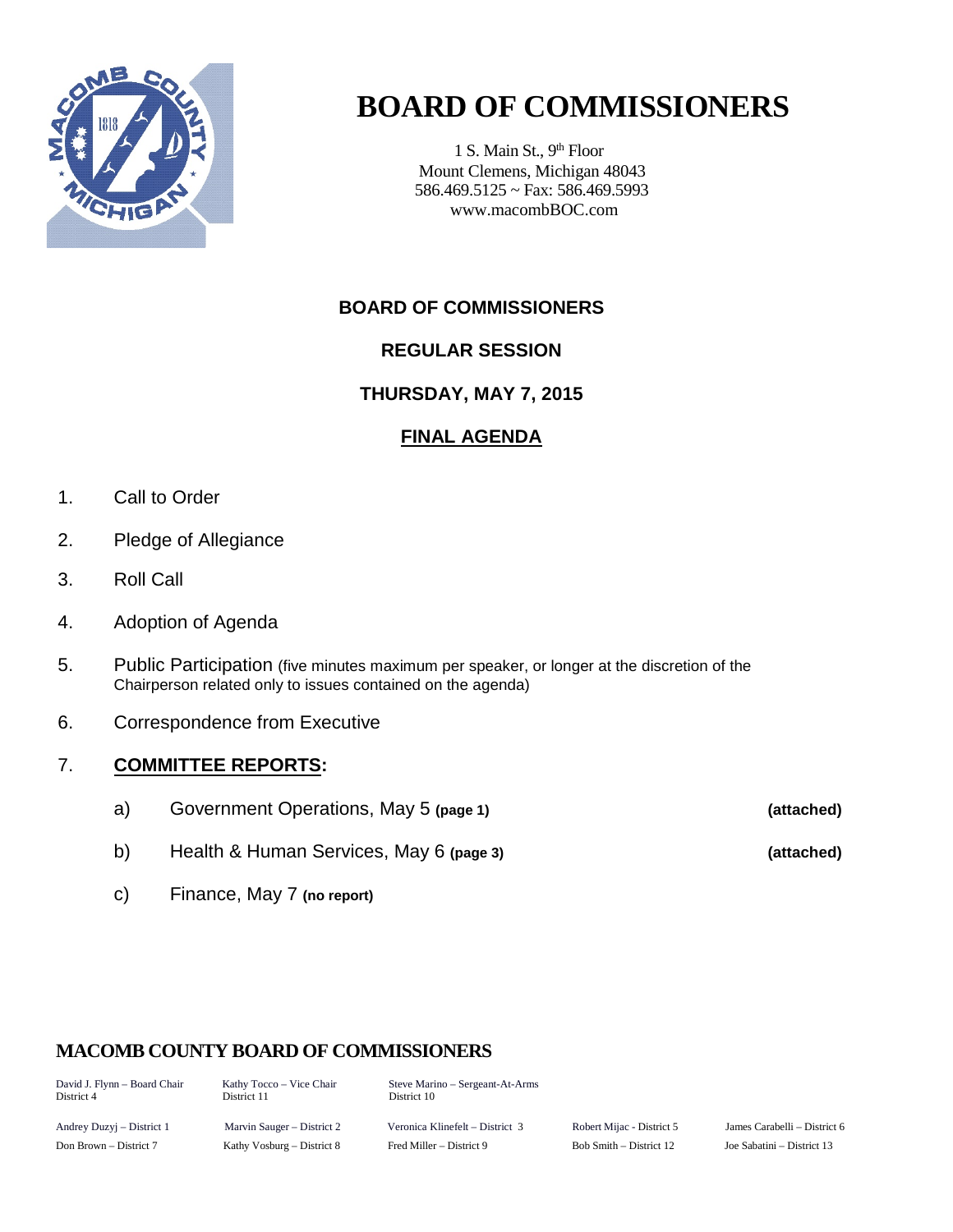### 8. **RESOLUTIONS:**

- a) Supporting the 2015 Comprehensive Addiction Recovery Act (CARA) (S. 524/H.R. 953) (offered by Duzyj and Marino; include all commissioners; recommended by Health and Human Services Committee on 5-6-15; previously provided at committee meeting)
- 9. New Business
- 10. Public Participation (five minutes maximum per speaker or longer at the discretion of the Chairperson)
- 11. Roll Call
- 12. Adjournment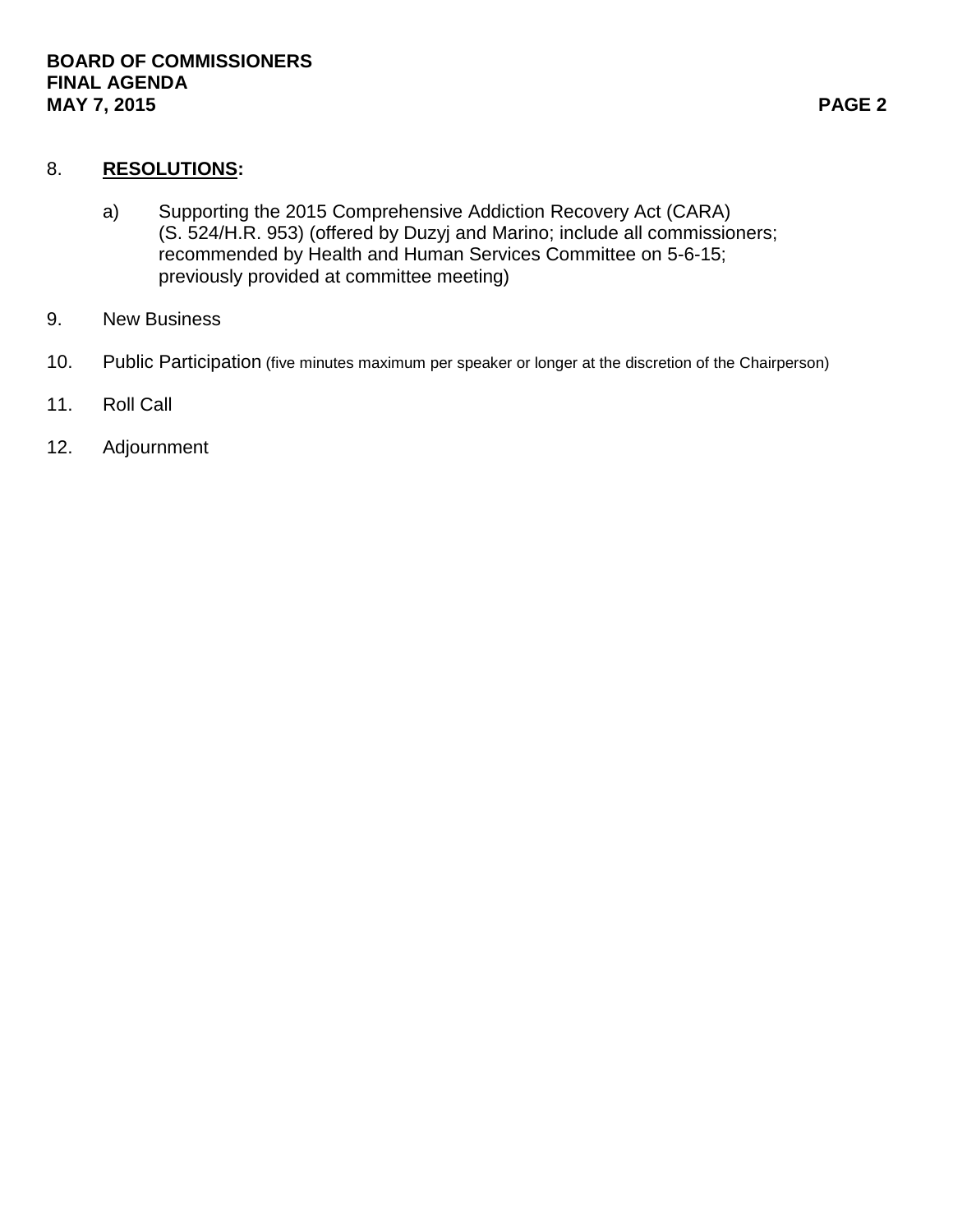

# **BOARD OF COMMISSIONERS**

1 S. Main St., 9<sup>th</sup> Floor Mount Clemens, Michigan 48043 586.469.5125 ~ Fax: 586.469.5993 www.macombBOC.com

**May 5, 2015**

# **TO: BOARD OF COMMISSIONERS**

#### **FROM: VERONICA KLINEFELT, CHAIR GOVERNMENT OPERATIONS COMMITTEE**

#### **RE: RECOMMENDATION FROM GOVERNMENT OPERATIONS COMMITTEE MEETING OF MAY 5, 2015**

At a meeting of the Government Operations Committee, held Tuesday, May 5, 2015, the following recommendation was made and is being forwarded to the May 7, 2015 Full Board meeting for approval:

## **1. COMMITTEE RECOMMENDATION – MOTION (SEE ATTACHED)**

A motion was made by Marino, supported by Vosburg, to recommend that the Board of Commissioners approve an amendment to Article 3, Section 2 of the Articles of Incorporation of the Macomb County Art Institute Authority as follows: 2. Term of Office. The terms of the members constituting the first Board shall be for three (3) years. The initial terms of each member shall commence upon acceptance of the appointment and shall terminate on May 15, 2015. The terms of succeeding members shall commence on May 1<sup>st</sup> and are as follows: Of the members appointed by the County Executive without Board of Commissioners approval, one member shall serve for two years and one member shall serve for three years; of the members appointed by the Commission Chair without County Executive approval, one member shall serve for two years and one member shall serve for three years; of the members appointed by the County Executive with approval by the Board of Commissioners, one member shall serve for two years and two members shall serve for three years. A member shall serve until his or her successor is appointed; further, a copy of this Board of Commissioners' action is directed to be delivered forthwith to the Office of the County Executive. **THE MOTION CARRIED.** 

### **A MOTION TO ADOPT THE COMMITTEE REPORT WAS MADE BY CHAIR KLINEFELT, SUPPORTED BY COMMISSIONER BROWN.**

#### **MACOMB COUNTY BOARD OF COMMISSIONERS**

David J. Flynn – Board Chair Kathy Tocco – Vice Chair Steve Marino – Sergeant-At-Arms District 10

Andrey Duzyj – District 1 Marvin Sauger – District 2 Veronica Klinefelt – District 3 Robert Mijac - District 5 James Carabelli – District 6 Don Brown – District 7 Kathy Vosburg – District 8 Fred Miller – District 9 Bob Smith – District 12 Joe Sabatini – District 13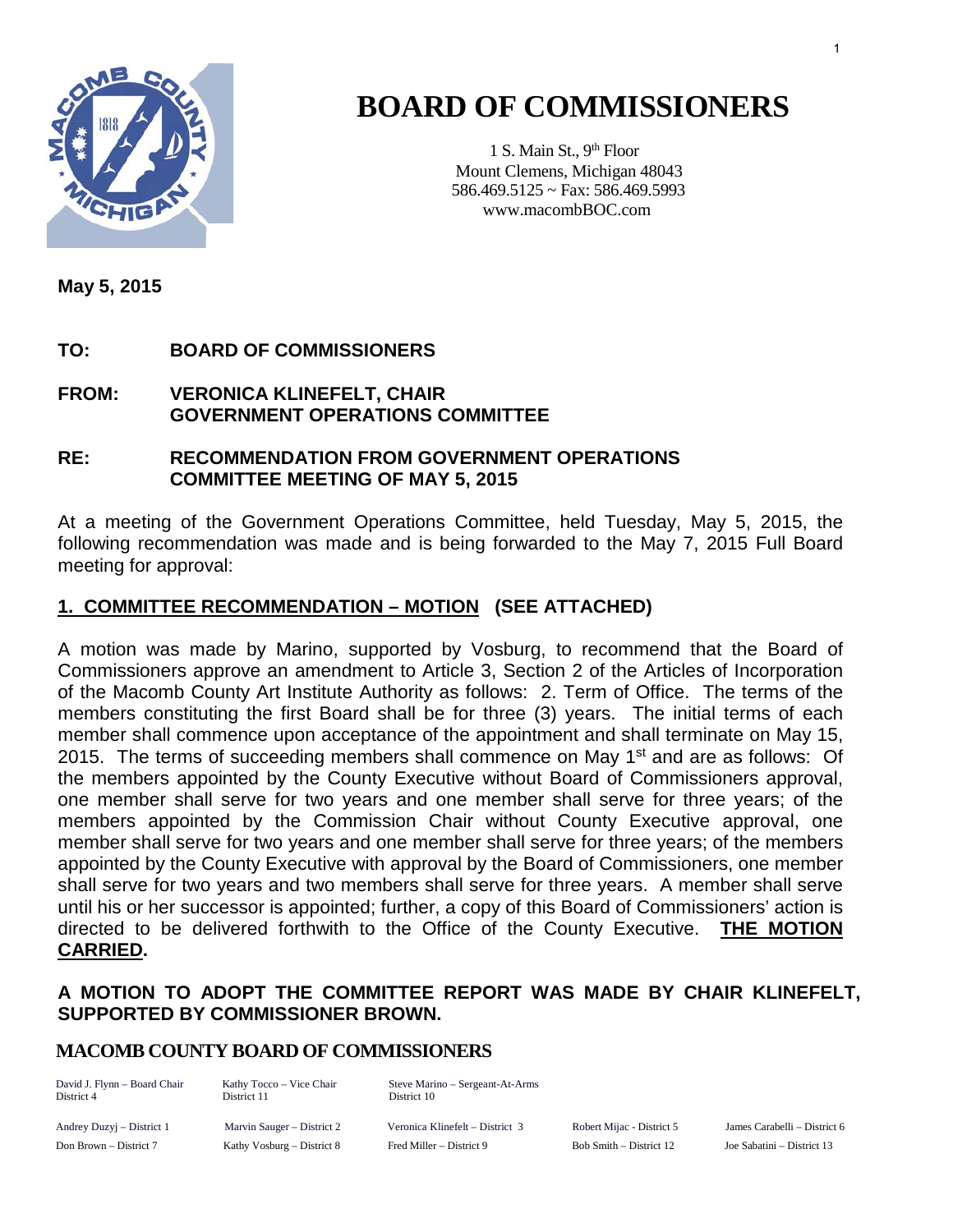

# **MACOMB COUNTY, MICHIGAN**

**Resolution Number:** 

**Full Board Meeting Date:** 

# **RESOLUTION**

#### **Resolution to:**

Amend Article 3, Section 2 of the Articles of Incorporation of the Macomb County Art Institute Authority as follows: 2. Term of Office. The terms of the members constituting the first Board shall be for three (3) years. The initial terms of each member shall commence upon acceptance of the appointment and shall terminate on May 15, 2015. The terms of succeeding members shall commence on May 1st and are as follows: Of the members appointed by the County Executive without Board of Commissioners approval, one member shall serve for two years and one member shall serve for three years); of the members appointed by the Commission Chair without County Executive approval, one member shall serve for two years and one member shall serve for three years; of the members appointed by the County Executive with approval by the Board of Commissioners, one member shall serve for two years and 2 members shall serve for three years. A member shall serve until his or her successor is appointed.

## **Introduced By:**

Veronica Klinefelt, Chair, Government Operations Committee

| <b>Additional Background Information (If Needed):</b> |                     |  |  |  |
|-------------------------------------------------------|---------------------|--|--|--|
|                                                       |                     |  |  |  |
|                                                       |                     |  |  |  |
|                                                       |                     |  |  |  |
|                                                       |                     |  |  |  |
|                                                       |                     |  |  |  |
|                                                       |                     |  |  |  |
|                                                       |                     |  |  |  |
|                                                       |                     |  |  |  |
|                                                       |                     |  |  |  |
|                                                       |                     |  |  |  |
| Committee                                             | <b>Meeting Date</b> |  |  |  |
| <b>Government Operations</b>                          | $5 - 5 - 15$        |  |  |  |
| <b>Full Board</b>                                     | $5 - 7 - 15$        |  |  |  |
|                                                       |                     |  |  |  |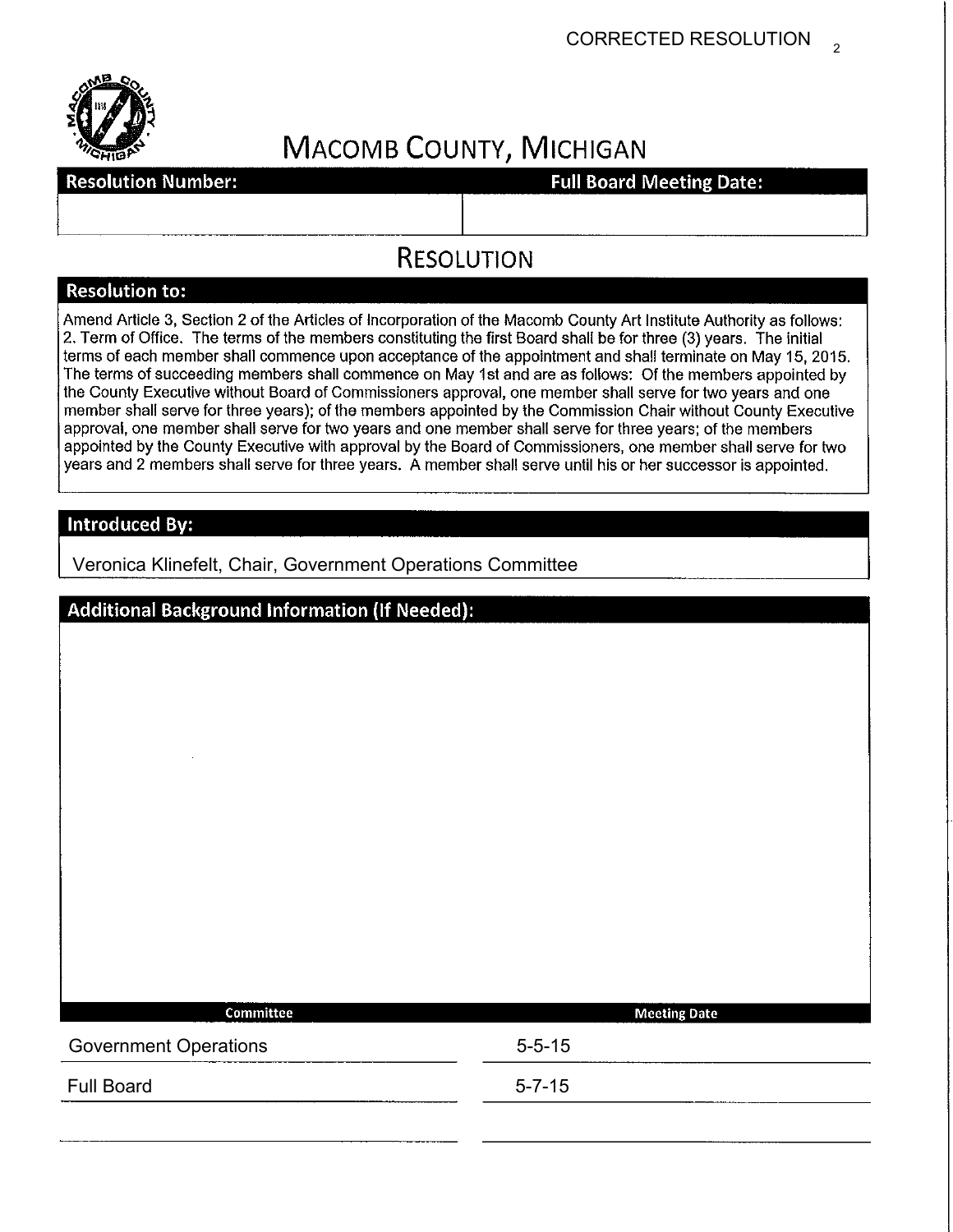

# **BOARD OF COMMISSIONERS**

1 S. Main St., 9<sup>th</sup> Floor Mount Clemens, Michigan 48043 586.469.5125 ~ Fax: 586.469.5993 www.macombBOC.com

**May 6, 2015** 

### **TO: BOARD OF COMMISSIONERS**

**FROM: ANDREY DUZYJ, CHAIR HEALTH AND HUMAN SERVICES COMMITTEE**

#### **RE: RECOMMENDATION FROM HEALTH AND HUMAN SERVICES COMMITTEE MEETING OF MAY 6, 2015**

At a meeting of the Health and Human Services Committee, held Wednesday, May 6, 2015, the following recommendation was made and is being forwarded to the May 7, 2015 Full Board meeting for approval:

#### **1. COMMITTEE RECOMMENDATION – MOTION (SEE ATTACHED)**

A motion was made by Marino, supported by Sauger, to recommend that the Board of Commissioners adopt the updated version of the Macomb County Animal Control Regulations (last updated in 2003); further, a copy of this Board of Commissioners' action is directed to be delivered forthwith to the Office of the County Executive. **THE MOTION CARRIED.** 

### **A MOTION TO ADOPT THE COMMITTEE REPORT WAS MADE BY CHAIR DUZYJ, SUPPORTED BY VICE-CHAIR SMITH.**

# **MACOMB COUNTY BOARD OF COMMISSIONERS**

David J. Flynn – Board Chair Kathy Tocco – Vice Chair Steve Marino – Sergeant-At-Arms District 10

Andrey Duzyj – District 1 Marvin Sauger – District 2 Veronica Klinefelt – District 3 Robert Mijac - District 5 James Carabelli – District 6 Don Brown – District 7 Kathy Vosburg – District 8 Fred Miller – District 9 Bob Smith – District 12 Joe Sabatini – District 13